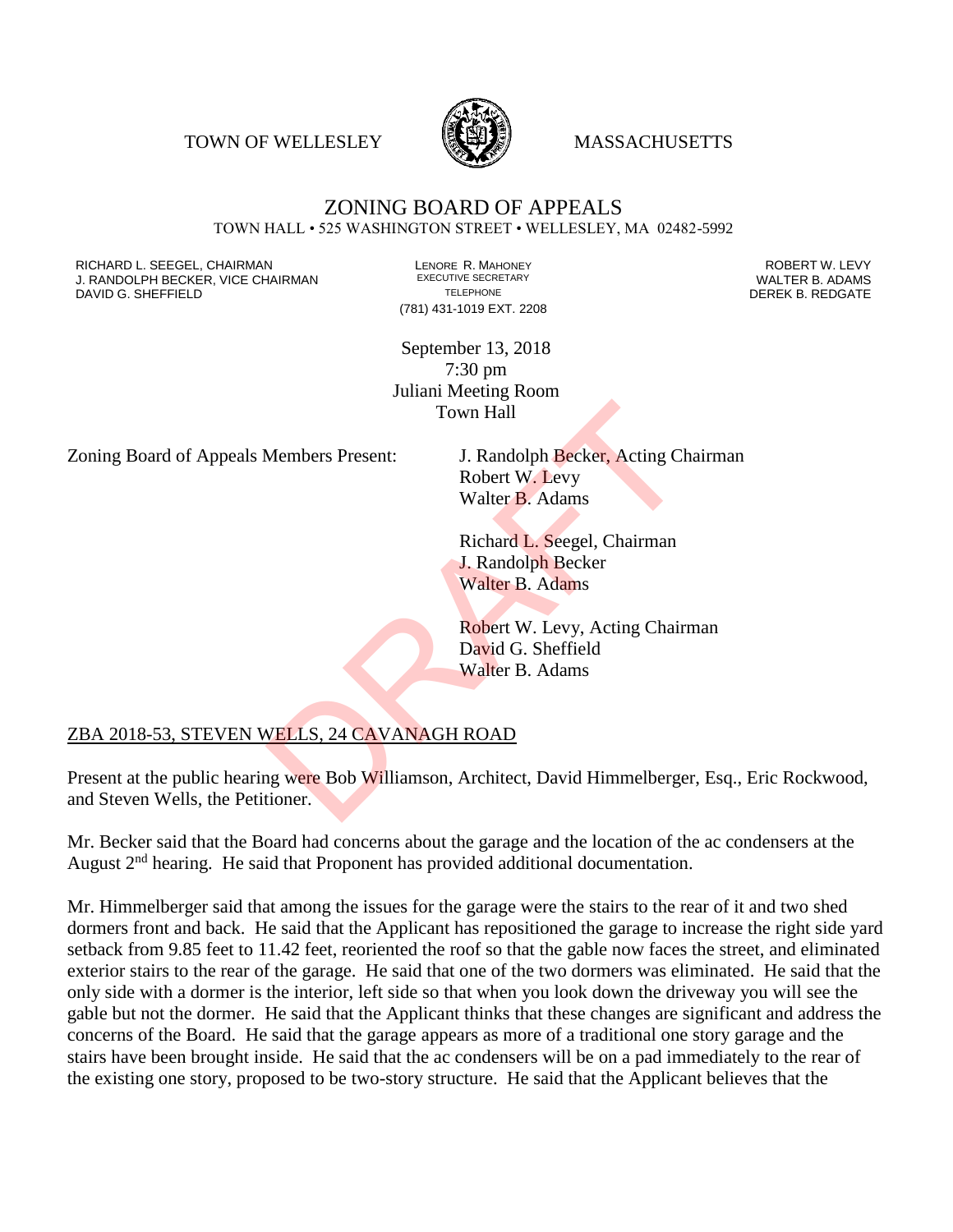proposed changes to the house and the garage shall not be substantially more detrimental to the neighborhood than the existing nonconforming structure and requests that the Board grant a special permit.

Mr. Adams said that the Applicant has responded to the Board's concerns and made some changes. He said that he did not see a dimension that shows that the ac condensers will be at least 20 feet from the side lot line. Mr. Himmelberger said that the Applicant is willing to accept a condition that a revised plot plan be submitted that shows that the ac condensers will be located outside of the setback area.

Mr. Levy asked about the use on the second floor of the garage. Mr. Williamson said that they reduced the interior height to 7.5 to 8 feet for a small section that is 2 to 3 feet wide. He said that it will slope down to a short knee wall. He said that there will be a wider dormer on the side that is facing in. He said that TLAG will be 244 square feet on the second floor, which was reduced from 400 square feet.

Mr. Levy asked if a TLAG affidavit was submitted. Mr. Williamson said that TLAG will be 3,723 square feet. He said that they increased the footprint of the garage to accommodate the stair. Mr. Adams said that the depth of the garage has not changed but the length has slightly.

Mr. Becker asked if there was anyone present at the public hearing who wished to speak to the petition.

The Board discussed conditions to the special permit.

Mr. Levy moved and Mr. Adams seconded the motion that the Board make a finding that the proposed structure shall not be substantially more detrimental to the neighborhood than the existing nonconforming structure and allow a special permit with conditions that a revised plot plan be submitted that indicates that the setback of the ac condensers shall be at least 20 feet from the side property line, that there shall be no water service inside the garage, and that a TLAG Affidavit that be signed and filed that indicates that TLAG shall not exceed 3,725 square feet. The Board voted unanimously to grant a special permit. reased the footprint of the garage to accommodate the stand to thanged but the length has slightly.<br>
was anyone present at the public hearing who wished to s<br>
itions to the special permit.<br>
Adams seconded the motion that t

## ZBA 2017-99, DELANSON REALTY PARTNERS, LLC, 8 DELANSON CIRCLE

Present at the public hearing were Victor Sheen and Dartagnan Brown.

Mr. Sheen updated the Board on the current status of the project, including revised plans and a change to the entrance, meeting with the Town Engineer regarding stormwater, meeting with the town's peer reviewer for architecture, further review of parking, Construction Management Plan (CMP), and emergency vehicle access.

Mr. Brown discussed the revised plans, including moving the garage entry to Linden Street and aligning it with the entrance to the Tailby Lot, a drop off are on Hollis Street, loading zone on Hollis Street, surface visitor parking spaces, pushing the front of the building back along Hollis and Linden streets, increase of fire lane to 20 feet, landscape plan, topography, and automated parking system.

Mr. Brown said that the parking ratio will be 1.4. He said that the affordable units will be evenly spaced throughout the building.

Michael Zehner, Planning Director, asked about the retaining wall on the north side. Mr. Brown said that it will be a maximum of eight 8 feet that tapers down to six, then four feet. He said that the topography will be maintained.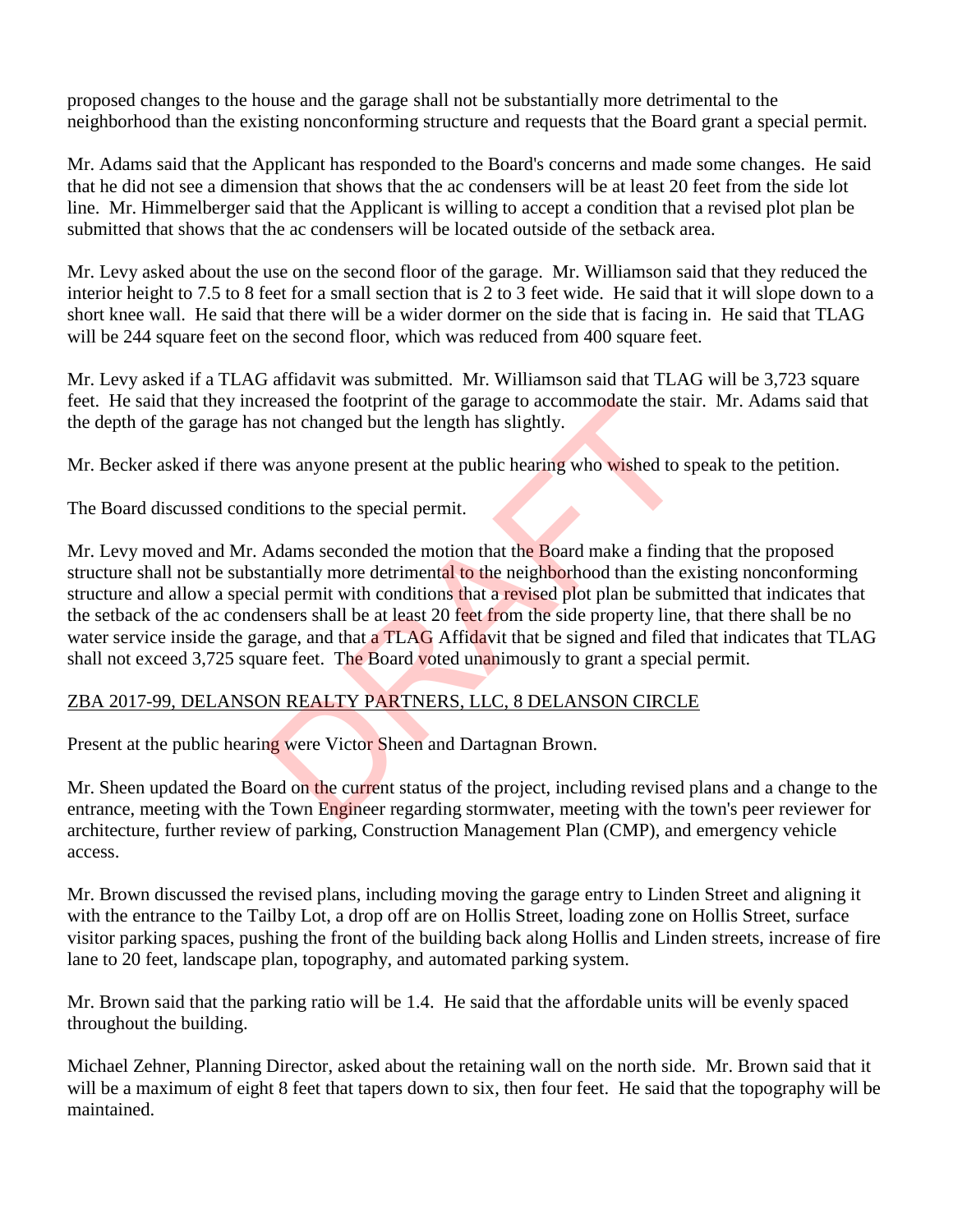Mr. Brown discussed architectural details. Mr. Adams asked about recessing the top floor. Mr. Sheen said that they will look at that with the town's peer reviewer.

Mr. Adams asked about triple stacking the cars and ceiling heights.

Mr. Becker asked about a drainage study. He said that the study should include comments from DPW.

Mr. Adams asked about additional sections and a model. Mr. Brown said that they have modeled the neighborhood.

Mr. Seegel said that the Board will need to see more information about snow storage, emergency access during the winter, and a shadow study.

Anne Marie Towle, 7 Oakencroft Road, asked about time for public input.

The Board discussed continuing the hearing to October 16, 2018. Mr. Zehner said that the last extension that was granted by the Applicant extends to January, 2019.

## ZBA 2018-25, NORTHLAND RESIDENTIAL LLC, 135 GREAT PLAIN AVE

Present at the public hearing were Peter Crabtree, Peter Tamm, Jeremy Lake, Christina Carlson, Alan Aukeman, Curtis Quitzav and Giles Ham.

Mr. Tamm discussed redesigned plans. He said that the Developer decided to change to a gravity sewer.

Mr. Crabtree described the current design of the units, setbacks, parking spaces, recreation area, porous asphalt, and gravity sewer.

Michael Zehner, Planning Director, discussed the need for additional information about the sewer system, the need to work with the Health Department and the Municipal Light Plant (MLP), and alternative plans for the electric service. encroft Road, asked about time for public input.<br>
nuing the hearing to October 16, 2018. Mr. Zehner said<br>
ant extends to January, 2019.<br>
ND RESIDENTIAL LLC, 135 GREAT PLAIN AVE<br>
ng were Peter Crabtree, Peter Tamm, Jeremy L

Mr. Crabtree discussed the easement and connection to abutters.

Mr. Levy discussed concerns that the Design Review Board had regarding windows, dormers, porch columns, brackets on columns, landscaping, screening, pedestrian circulation, adding more connection, berm, expanding the pathway, and greenspace. Split rail fencing – Lake – no on plan

Ms. Carlson discussed architectural details.

Mr. Aukeman discussed landscaping, screening on Great Plain Avenue, town right of way, planting program, and pedestrian paths.

Mr. Sheffield asked about changing the access point at the far southeast corner of the site to make it a node rather than an intersection. He suggested putting a bench there.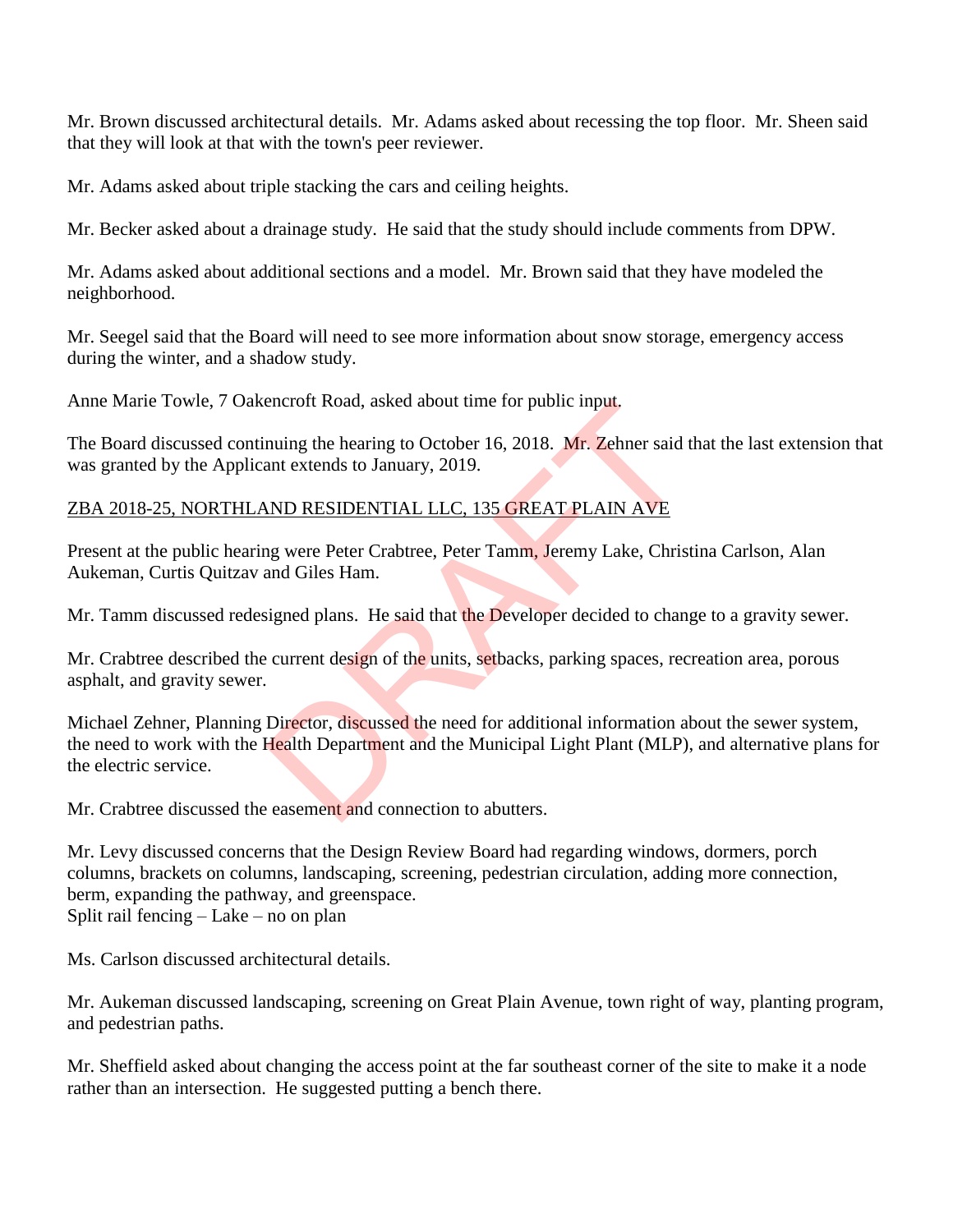Mr. Levy asked about landscaping in the town right of way. Mr. Zehner said that the Developer will work with DPW staff. The Board discussed enforcement of the Tree Bylaw.

Kien Ho. BETA Group, Inc., discussed relocation of the existing crosswalk close to Brook Street, future capital improvement for new sidewalk from Brook Street to Wellesley Avenue on the south side of Great Plain Avenue, the need for safety improvements, ADA compliance, proper signage, sight line restrictions, crosswalk to Boston Sports Club, and recommended improvements.

Mr. Levy said that the Board received additional comments from the Planning Board. Mr. Lake said that the recommended changes would be easy to accommodate.

Mr. Levy discussed inserting a condition that restricts the use of pesticides.

Mr. Levy asked about the proposed play area. Mr. Crabtree said that the space will not be a formal play area but will allow for creative play that is not age specific. He said that the surface has not been chosen yet.

Mr. Sheffield asked about pets.

Mr. Sheffield asked about shifting the brick house. Mr. Crabtree said that it can be done.

Mr. Adams said that dramatic changes and small tweaks have improved the arrangement of the complex.

Mr. Zehner suggested that the hearing be continued to September 25, 2018 to allow time to resolve MLP, Health Department and DPW comments. He said that he will work with the Applicant to figure out a potential contribution to transportation improvements and how to address DRB and Planning comments.

Mr. Levy asked about requests for waivers.

Sheila Dinsmoor, 128 Great Plain Avenue, said that her driveway is across from the entrance to the site. She said that she is also a member of the DRB. She said that she did not want vegetation thinned or removed from the front of the site. She said that this area is a gateway to Wellesley from Needham and has always been tree lined. She said that the adjacent properties have thick screen plantings in front of the homes. She said that the proposed buildings will be close to street. She asked that the buffer be enhanced and maintained. She said that she has seen an increase in traffic over the past 40 years. play that is not age specific. He said that the surface has<br>pets.<br>shifting the brick house. Mr. Crabtree said that it can be<br>attic changes and small tweaks have improved the arrange<br>the hearing be continued to September 25

Elaine Gillim, 16 Fuller Brook Road, asked that the town look into a new crosswalk in the area of Brook Street and Route 135. She said that it is a dangerous area that they will be adding traffic to. She asked what will be done to mitigate additional traffic. She said that traffic backs up at the u-turn. She said that there will be a lot of people coming out of this development. She said that the current crosswalk is not appropriate. She said that lights at the crosswalk would be helpful. She said that traffic is a real concern that has not been addressed.

Susan Mucci, 53 Eisenhower Circle, expressed concerns about traffic, the number of unit, safety concerns, screening, and maintenance of trees.

Rachel Cottone, 117 Great Plain Avenue, encouraged cooperation between the Developer and the Town. She said that she has followed the project for years. She said that the neighbors want to improve safety in the area.